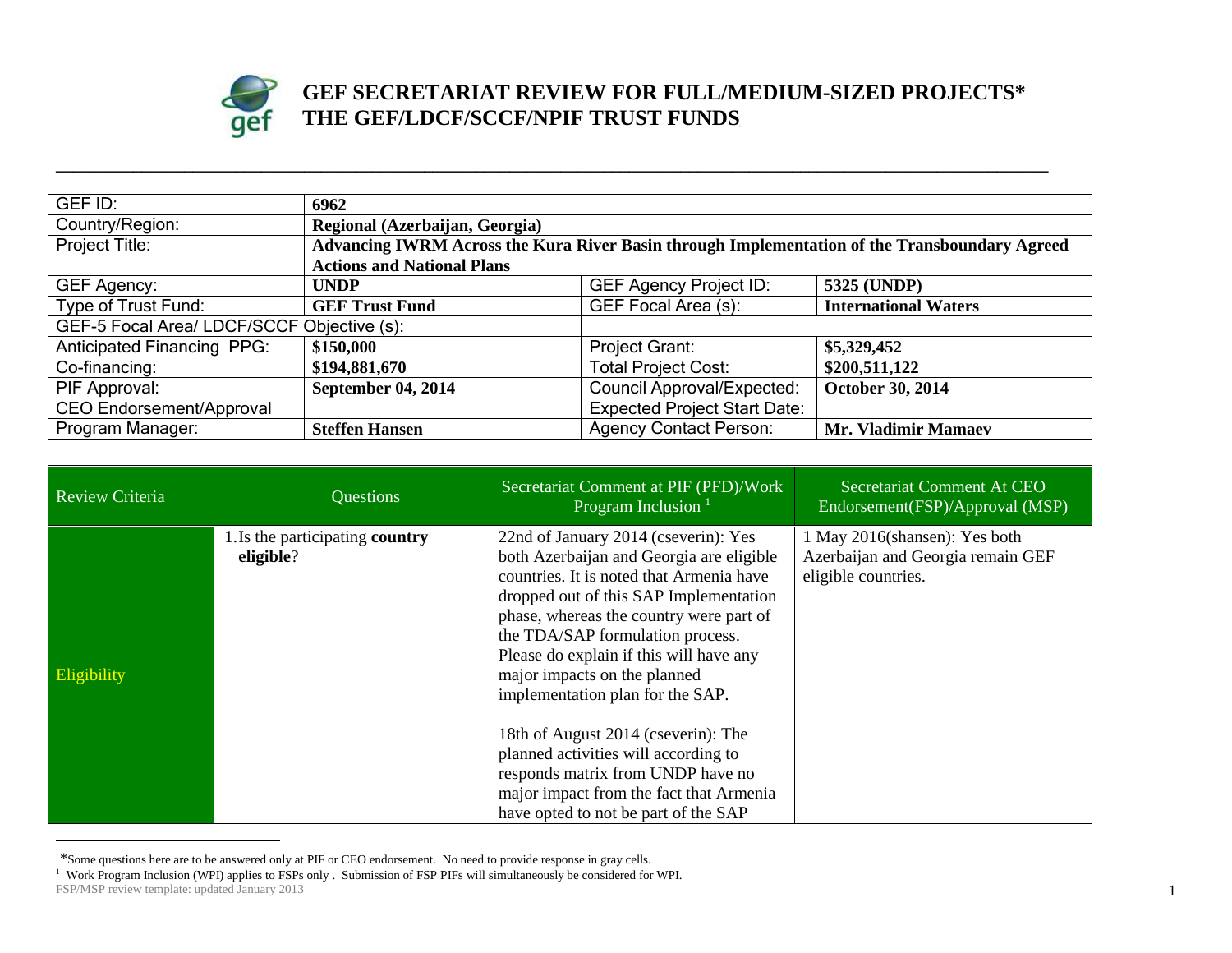| <b>Review Criteria</b>          | Questions                                                                                                                                                                         | Secretariat Comment at PIF (PFD)/Work<br>Program Inclusion <sup>1</sup>                                                                                                                                                                                           | Secretariat Comment At CEO<br>Endorsement(FSP)/Approval (MSP)                                                                                                                                                                              |
|---------------------------------|-----------------------------------------------------------------------------------------------------------------------------------------------------------------------------------|-------------------------------------------------------------------------------------------------------------------------------------------------------------------------------------------------------------------------------------------------------------------|--------------------------------------------------------------------------------------------------------------------------------------------------------------------------------------------------------------------------------------------|
|                                 |                                                                                                                                                                                   | implementation project. further, the<br>planned activities and the project as a<br>whole has been designed in a way that<br>will allow Armenia to part take if<br>Armenia during project implementation<br>opts for this.<br>25th of August (cseverin): Addressed |                                                                                                                                                                                                                                            |
|                                 | 2. Has the operational focal point<br>endorsed the project?                                                                                                                       | 18th of August 2014 (cseverin): Yes                                                                                                                                                                                                                               | 1 May 2016(shansen): Yes                                                                                                                                                                                                                   |
|                                 | 3. Is the proposed Grant (including<br>the Agency fee) within the<br>resources available from (mark<br>all that apply):                                                           |                                                                                                                                                                                                                                                                   |                                                                                                                                                                                                                                            |
|                                 | • the STAR allocation?                                                                                                                                                            |                                                                                                                                                                                                                                                                   |                                                                                                                                                                                                                                            |
| <b>Resource</b><br>Availability | • the focal area allocation?                                                                                                                                                      | 18th of August 2014 (cseverin): Yes, the<br>funds are available within the IW Focal<br>Area Allocation, however, pleased<br>change the IW strategy to be IW 2 and<br>program 4, instead of the presently<br>selected                                              | 1 May 2016(shansen): Yes                                                                                                                                                                                                                   |
|                                 |                                                                                                                                                                                   | 25th of August (cseverin): Addressed                                                                                                                                                                                                                              |                                                                                                                                                                                                                                            |
|                                 | • the LDCF under the principle of<br>equitable access                                                                                                                             |                                                                                                                                                                                                                                                                   |                                                                                                                                                                                                                                            |
|                                 | • the SCCF (Adaptation or<br>Technology Transfer)?                                                                                                                                |                                                                                                                                                                                                                                                                   |                                                                                                                                                                                                                                            |
|                                 | • the Nagoya Protocol Investment<br>Fund                                                                                                                                          |                                                                                                                                                                                                                                                                   |                                                                                                                                                                                                                                            |
|                                 | • focal area set-aside?                                                                                                                                                           |                                                                                                                                                                                                                                                                   |                                                                                                                                                                                                                                            |
| <b>Strategic Alignment</b>      | 4. Is the project aligned with the<br>focal area/multifocal areas/<br><b>LDCF/SCCF/NPIF results</b><br>framework and strategic<br>objectives?<br>For BD projects: Has the project | 18th of August 2014 (cseverin): The<br>resubmitted proposal focuses on the Kura<br>River. However, please note in the PIF to<br>what extend Turkey is a regional partner<br>in the Kura basin.                                                                    | 1 May 2016(shansen): Yes, the project<br>is aligned with the IW focal area<br>objectives 2, program 4. The project<br>follows the SAP priorities as identified<br>during the TDA/SAP phase, with a<br>strong focus on building capacity of |

FSP/MSP review template: updated January 2013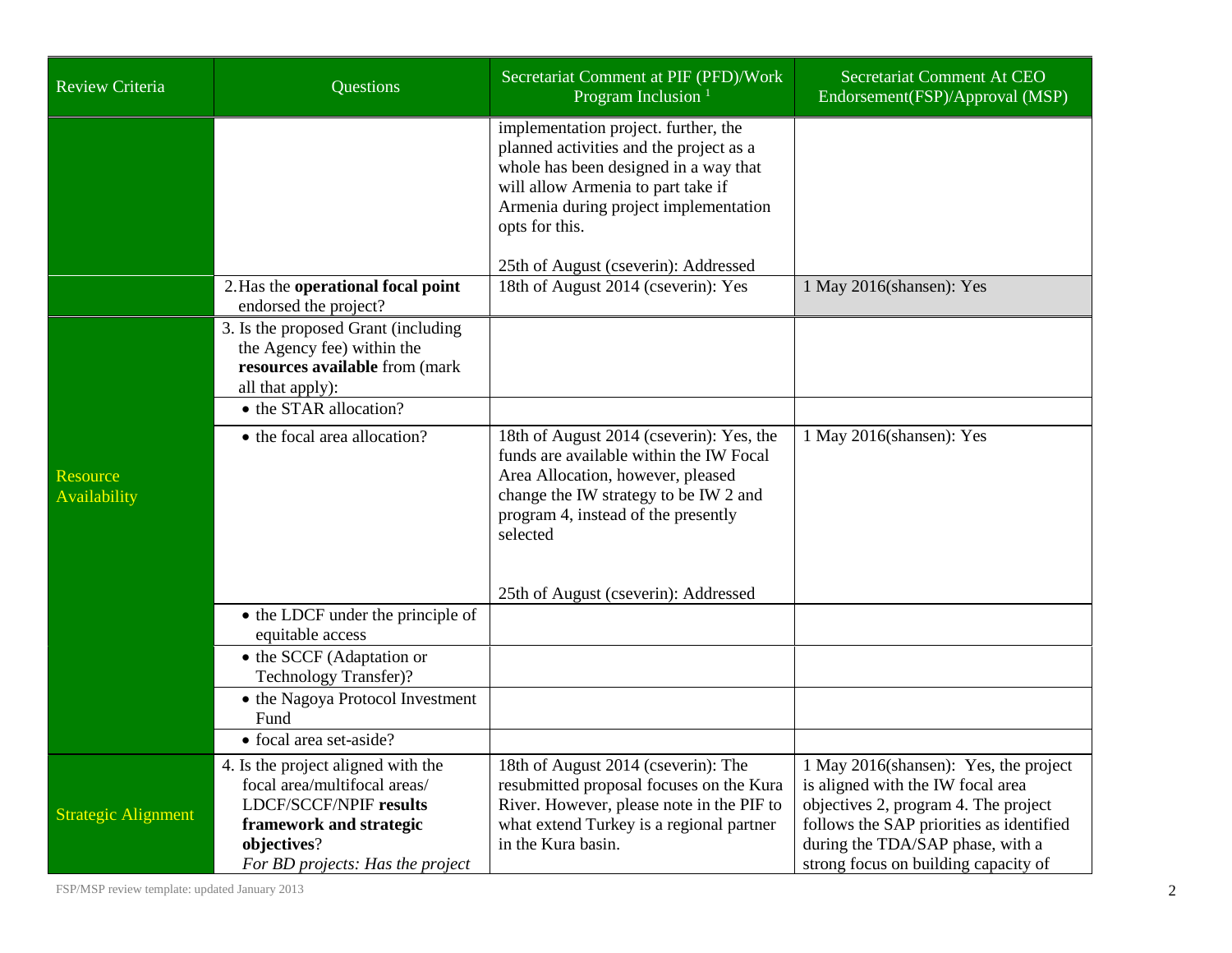| Review Criteria       | <b>Questions</b>                                                                                                                                                                                               | Secretariat Comment at PIF (PFD)/Work<br>Program Inclusion <sup>1</sup>                                                                                                                                                                                                   | Secretariat Comment At CEO<br>Endorsement (FSP)/Approval (MSP)                                                                                                                                                                                                                                                                                                      |
|-----------------------|----------------------------------------------------------------------------------------------------------------------------------------------------------------------------------------------------------------|---------------------------------------------------------------------------------------------------------------------------------------------------------------------------------------------------------------------------------------------------------------------------|---------------------------------------------------------------------------------------------------------------------------------------------------------------------------------------------------------------------------------------------------------------------------------------------------------------------------------------------------------------------|
|                       | explicitly articulated which Aichi<br>$Target(s)$ the project will help<br>achieve and are SMART<br>indicators identified, that will be<br>used to track progress toward<br>achieving the Aichi target( $s$ ). | 25th of August (cseverin): Addressed                                                                                                                                                                                                                                      | both institutions and water managers<br>through a well coordinated set of<br>interventions. Also, the project is<br>innovative in the sense that it enhances<br>coordinated governance and<br>management of surface and groundwater<br>resources.                                                                                                                   |
|                       | 5. Is the project consistent with the<br>recipient country's national<br>strategies and plans or reports<br>and assessments under relevant<br>conventions, including NPFE,<br>NAPA, NCSA, NBSAP or NAP?        | 18th of August 2014 (cseverin): The<br>planned activities on the Kura River will<br>according to responds matrix from UNDP<br>have no major impact from the fact that<br>Armenia have opted to not be part of the<br>SAP implementation project.                          | 1 May 2016(shansen): Yes the project<br>aligns with SAP priorities, which was<br>developed in strong alignment with<br>national IWRN plans in Azerbaijan and<br>Georgia. Further, the SAP was designed<br>to help support cross country capacity to<br>comply with the EU WFD and the<br>Helsinki Convention.                                                       |
|                       |                                                                                                                                                                                                                | 25th of August (cseverin): Yes                                                                                                                                                                                                                                            |                                                                                                                                                                                                                                                                                                                                                                     |
|                       | 6. Is (are) the <b>baseline</b> $project(s)$ ,<br>including problem(s) that the<br>baseline project(s) seek/s to<br>address, sufficiently described and<br>based on sound data and<br>assumptions?             | 18th of August 2014 (cseverin): Yes                                                                                                                                                                                                                                       | 1 May 2016(shansen): Yes, the project<br>delivers a satisfactory description of<br>how the national/regional baseline<br>projects aligns with issues as identified<br>within the TDA analysis, including the<br>priorities/agreed outcomes as identified<br>in the Strategic Action plan (projects are<br>detailed in section 2.2, 2.5, table 8 and<br>annex $2$ ). |
|                       | 7. Are the components, outcomes<br>and outputs in the project<br>framework (Table B) clear,<br>sound and appropriately detailed?                                                                               | 18th of August 2014 (cseverin): Capacity<br>build during the Initial year(s) of SAP<br>implementation will enable the countries<br>to address the above mentioned SAP<br>priorities and activities.                                                                       | 1 May 2016(shansen):<br>- Please provide addition info regarding<br>the hosting arrangements of the data<br>protocols (which country will host etc.)?                                                                                                                                                                                                               |
| <b>Project Design</b> |                                                                                                                                                                                                                | The project still has a high portion of its<br>funds to support capacity building<br>(component 4 and 5, summing up to<br>\$1.63 mio or 32% of the entire<br>investment) but seems to be needed<br>towards supporting implementation of the<br>SAP identified priorities. | May 26 (shansen): addressed<br>- It is key that the project help facilitate<br>the involvement of e.g. international and<br>regional development banks and<br>contribute towards securing<br>mobilization of national budgets for a                                                                                                                                 |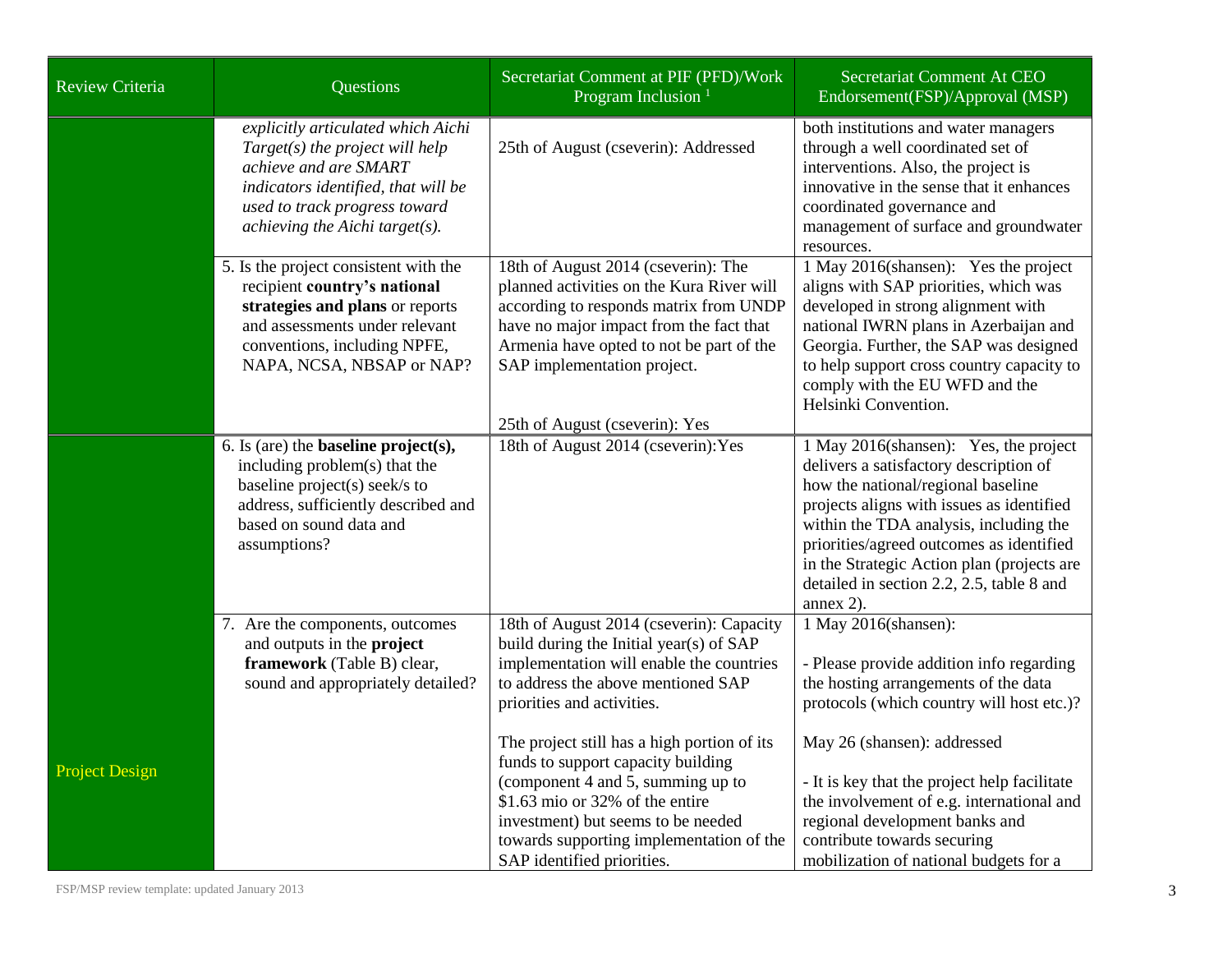| Review Criteria | Questions | Secretariat Comment at PIF (PFD)/Work<br>Program Inclusion <sup>1</sup>                                                                                                                                                                                                                                                                                                                                                                                                                                                                                                                                                                                                                                                                                                                                                                                                                                                                                                                                                                                            | Secretariat Comment At CEO<br>Endorsement(FSP)/Approval (MSP)                                                                                                                                                                                                                                                                                                                                                                                                                                                                                                                                                                                                                                                                                                                                                                                                                                                                                                                                                                                                                                      |
|-----------------|-----------|--------------------------------------------------------------------------------------------------------------------------------------------------------------------------------------------------------------------------------------------------------------------------------------------------------------------------------------------------------------------------------------------------------------------------------------------------------------------------------------------------------------------------------------------------------------------------------------------------------------------------------------------------------------------------------------------------------------------------------------------------------------------------------------------------------------------------------------------------------------------------------------------------------------------------------------------------------------------------------------------------------------------------------------------------------------------|----------------------------------------------------------------------------------------------------------------------------------------------------------------------------------------------------------------------------------------------------------------------------------------------------------------------------------------------------------------------------------------------------------------------------------------------------------------------------------------------------------------------------------------------------------------------------------------------------------------------------------------------------------------------------------------------------------------------------------------------------------------------------------------------------------------------------------------------------------------------------------------------------------------------------------------------------------------------------------------------------------------------------------------------------------------------------------------------------|
|                 |           | The proposed project still mentions<br>Pilots, please be aware that this is a SAP<br>implementation project and hence it is<br>not about piloting and demonstrating, but<br>full scale implementation of the SAP.<br>Please include a more concrete output<br>along the lines of a "an agreement of a<br>data exchange protocol" instead of the<br>softer "mechanisms for information<br>exchange".<br>To what extend is hydropower a driver in<br>the basin, please indicate how<br>hydropower descisions, will the project<br>aim at assessing and potentially modify<br>the hydropower operation to benefit the<br>hydrological flows as well as flood<br>protection.<br>There is a lack of description of<br>Governance in relation to the investments<br>on the ground, please include wording to<br>this effect.<br>Conjunctive management, Private sector<br>engagement, harmonisation of water<br>quality standards, environmental flow<br>methodologies, gender, SGP engagement<br>have been addressed through more<br>explicit explainations in the PIF. | future fully fledged SAP imp phase.<br>Please explain if the stakeholder<br>involvement plan, and the<br>communication strategy, which will be<br>developed during project inception<br>phase, will include an engagement<br>strategy leading to the effective<br>dissemination of results to key financial<br>stakeholders on both regional and<br>national level? Also, please specify the<br>amount of resources allocated towards<br>the execution of the stakeholder<br>involvement plan/communication<br>strategy and if this amount is considered<br>sufficient.<br>May 26 (shansen): addressed<br>- Please include a para in the project<br>document (possibly under output 1.3)<br>describing in further detail the efforts of<br>Azerbaijan and Georgia towards<br>developing River Basin Management<br>Organizations.<br>May 26 (shansen): addressed<br>-Please include text in the project<br>document (possibly under output 1.3)<br>describing the institutions that are<br>charged with the oversight and support<br>of RBMOs and associated draft river<br>basin management plans? |
|                 |           | 25th of August 2014 (cseverin): Above<br>points addressed, but specificity on the<br>Data sharing Exchnage Protocol is still<br>weak, please address at time of<br>endorsement.                                                                                                                                                                                                                                                                                                                                                                                                                                                                                                                                                                                                                                                                                                                                                                                                                                                                                    | May 26 (shansen): addressed                                                                                                                                                                                                                                                                                                                                                                                                                                                                                                                                                                                                                                                                                                                                                                                                                                                                                                                                                                                                                                                                        |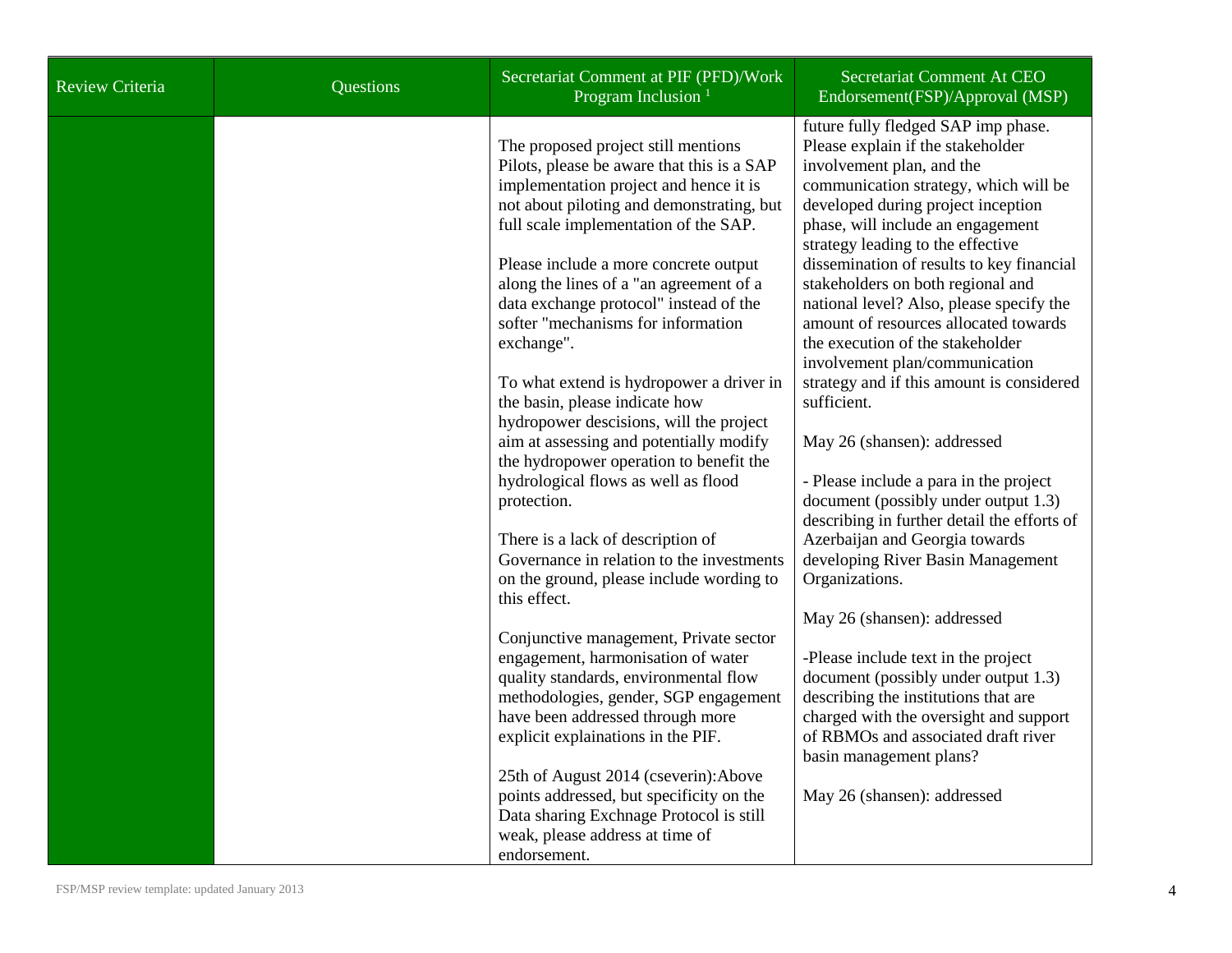| <b>Review Criteria</b> | Questions                                                                                                                                                                                                                                                       | Secretariat Comment at PIF (PFD)/Work<br>Program Inclusion <sup>1</sup>                                                                                                                                                                                                                                                                                                                                                                                                                                     | Secretariat Comment At CEO<br>Endorsement(FSP)/Approval (MSP)                                                                                                                                                                                                                                                                                                                         |
|------------------------|-----------------------------------------------------------------------------------------------------------------------------------------------------------------------------------------------------------------------------------------------------------------|-------------------------------------------------------------------------------------------------------------------------------------------------------------------------------------------------------------------------------------------------------------------------------------------------------------------------------------------------------------------------------------------------------------------------------------------------------------------------------------------------------------|---------------------------------------------------------------------------------------------------------------------------------------------------------------------------------------------------------------------------------------------------------------------------------------------------------------------------------------------------------------------------------------|
|                        | (a) Are global environmental/<br>8.<br>adaptation benefits identified? (b)<br>Is the description of the<br>incremental/additional reasoning<br>sound and appropriate?                                                                                           | 18th of August 2014 (cseverin): Yes the<br>GEBs have been identified and<br>incremental reasoning applied.                                                                                                                                                                                                                                                                                                                                                                                                  | 1 May 2016(shansen): Yes, the Kura<br>River system remains of high<br>importance to Georgia and Azerbaijan,<br>delivering water and food security,<br>socioeconomic development, while<br>enhancing regional cooperation. The<br>continued and enhanced governance and<br>management of this shared ecosystem<br>will therefore deliver significant global<br>environmental benefits. |
|                        | 9. Is there a clear description of:<br>a) the socio-economic benefits,<br>including gender dimensions, to<br>be delivered by the project, and<br>b) how will the delivery of such<br>benefits support the achievement<br>of incremental/additional<br>benefits? |                                                                                                                                                                                                                                                                                                                                                                                                                                                                                                             | 1 May 2016(shansen): Yes, the project<br>includes a satisfactory description of<br>socio-economic benefits. Gender<br>considerations have been mainstreamed<br>into project activities as appropriate.                                                                                                                                                                                |
|                        | 10. Is the role of public participation,<br>including CSOs, and indigenous<br>peoples where relevant, identified<br>and explicit means for their<br>engagement explained?                                                                                       | 18th of August 2014 (cseverin): Yes, the<br>PIF includes some language. However,<br>Please be much more specific, especially<br>on the GENDER Activities at the time of<br>CEO Endorsement.<br>Please be aware that the PIF mentions<br>indigenous people. is this infact<br>indigenous people or local people.<br>"Indigenous people" is a legal term with<br>potential safeguard triggers. Please<br>advice if this is indeed Ingenious people.<br>25th of August (cseverin): clarified and<br>addressed. | 1 May 2016(shansen): Yes, annex 7<br>contains a satisfactory stakeholder plan,<br>which points towards the broad<br>inclusion of e.g. CSOs - leading to<br>enhanced capacity and empowerment at<br>the local level.                                                                                                                                                                   |
|                        | 11. Does the project take into account<br>potential major risks, including<br>the consequences of climate<br>change, and describes sufficient                                                                                                                   | 18th of August 2014 (cseverin): Yes, risks<br>including Mitigation measures have been<br>included.                                                                                                                                                                                                                                                                                                                                                                                                          | 1 May 2016(shansen): Yes, the agreed<br>SAP puts high priority towards the<br>mitigation of the impacts of flooding<br>and climate change on infrastructures,                                                                                                                                                                                                                         |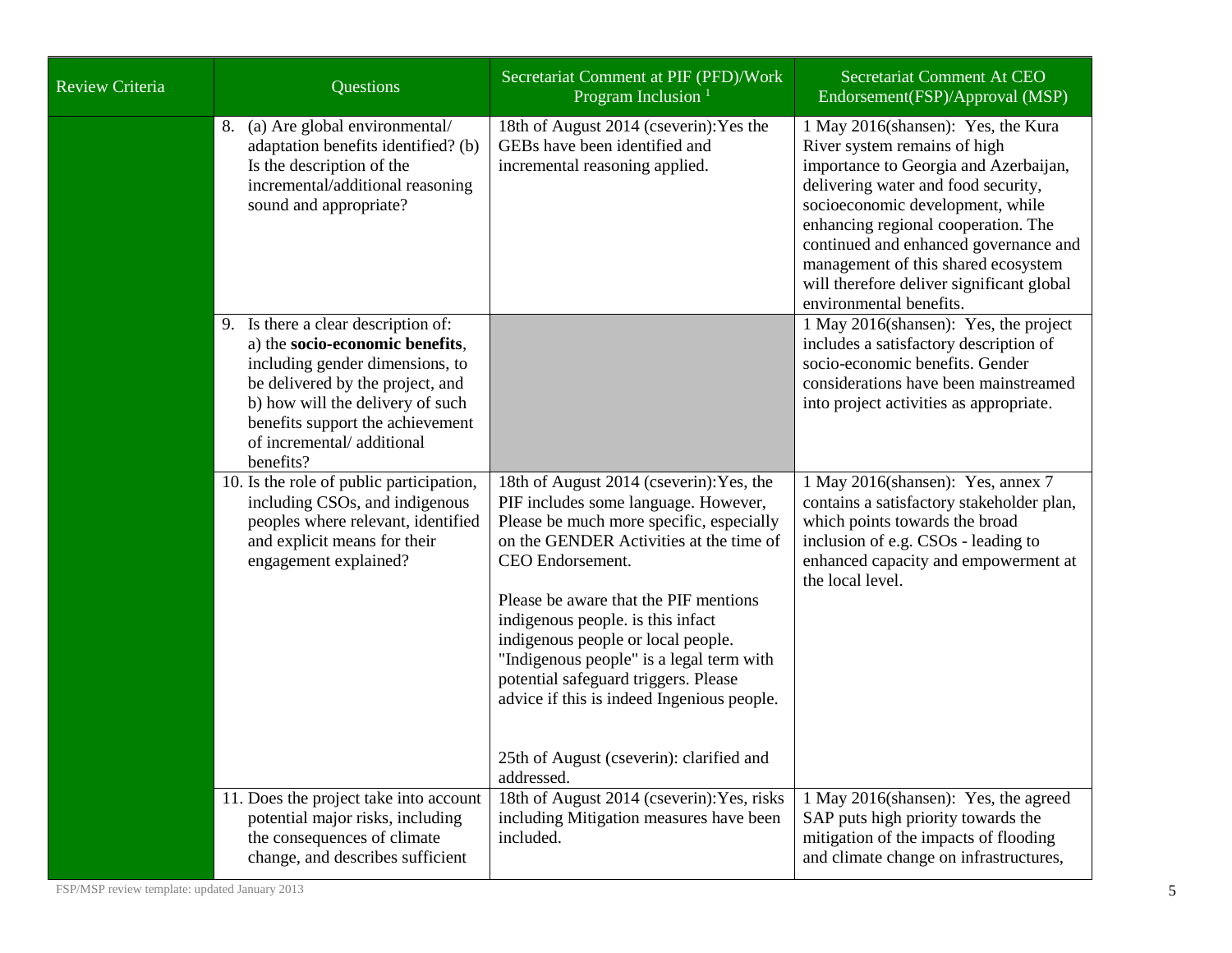| <b>Review Criteria</b> | Questions                                                                                                                                                                                                                                                                                                                                                                                                         | Secretariat Comment at PIF (PFD)/Work<br>Program Inclusion <sup>1</sup>                                                                                                                                                                                                                                                                                                                             | Secretariat Comment At CEO<br>Endorsement(FSP)/Approval (MSP)                                                                                                                                                                                                                                                                                                                                                                                                                                                                                                                                                                                                                                                                                                                                                                                                                                                                                               |
|------------------------|-------------------------------------------------------------------------------------------------------------------------------------------------------------------------------------------------------------------------------------------------------------------------------------------------------------------------------------------------------------------------------------------------------------------|-----------------------------------------------------------------------------------------------------------------------------------------------------------------------------------------------------------------------------------------------------------------------------------------------------------------------------------------------------------------------------------------------------|-------------------------------------------------------------------------------------------------------------------------------------------------------------------------------------------------------------------------------------------------------------------------------------------------------------------------------------------------------------------------------------------------------------------------------------------------------------------------------------------------------------------------------------------------------------------------------------------------------------------------------------------------------------------------------------------------------------------------------------------------------------------------------------------------------------------------------------------------------------------------------------------------------------------------------------------------------------|
|                        | risk mitigation measures? (e.g.,<br>measures to enhance climate<br>resilience)                                                                                                                                                                                                                                                                                                                                    |                                                                                                                                                                                                                                                                                                                                                                                                     | riparian ecosystems and communities.<br>The implementation of IWRM plans<br>will aim to incorporate Climate<br>Variability and Change.                                                                                                                                                                                                                                                                                                                                                                                                                                                                                                                                                                                                                                                                                                                                                                                                                      |
|                        | 12. Is the project consistent and<br>properly coordinated with other<br>related initiatives in the country<br>or in the region?                                                                                                                                                                                                                                                                                   |                                                                                                                                                                                                                                                                                                                                                                                                     | 1 May 2016(shansen): Yes, section 2.5<br>includes satisfactory information as to<br>coordination efforts with<br>current/planned national/regional<br>projects (including GEF, EU, IFIs and<br>bilateral donors).                                                                                                                                                                                                                                                                                                                                                                                                                                                                                                                                                                                                                                                                                                                                           |
|                        | 13. Comment on the project's<br>innovative aspects,<br>sustainability, and potential for<br>scaling up.<br>Assess whether the project is<br>innovative and if so, how,<br>and if not, why not.<br>Assess the project's strategy<br>for sustainability, and the<br>likelihood of achieving this<br>based on GEF and Agency<br>experience.<br>Assess the potential for<br>scaling up the project's<br>intervention. | 18th of August 2014 (cseverin): The<br>proposed project will be focusing on<br>implementing IWRM across the Kura<br>Basin. This integrated approach is<br>innovative in a region where integration<br>of knowledge and disciplines<br>traditionally have not been taking place.<br>It is believed that IWRM will offer<br>potential for upscaling into other<br>neighboring countries in the basin. | 1 May 2016(shansen):<br>Sustainability: Yes, the project<br>outcomes and outputs align with that of<br>the priorities of the ministerial endorsed<br>SAP, while the project has been<br>designed to secure alignment with<br>existing plans and commitments of<br>Georgia and Azerbaijan and to underpin<br>the advancement of relevant national<br>and regional governance bodies and key<br>development partners. Further, GEF<br>welcome the envisioned NICCs and<br>encourage that the project during<br>inception engage in a close dialogue<br>with countries towards securing<br>representation from high level<br>representatives from Ministry of<br>infrastructure and finance.<br>Upscaling: The project addresses the<br>need for future upscaling of SAP<br>implementation.<br>Innovation: Yes the project displays a<br>number of innovative features. While<br>the IWRM approach is innovative for<br>the region, the project also showcases |

FSP/MSP review template: updated January 2013 6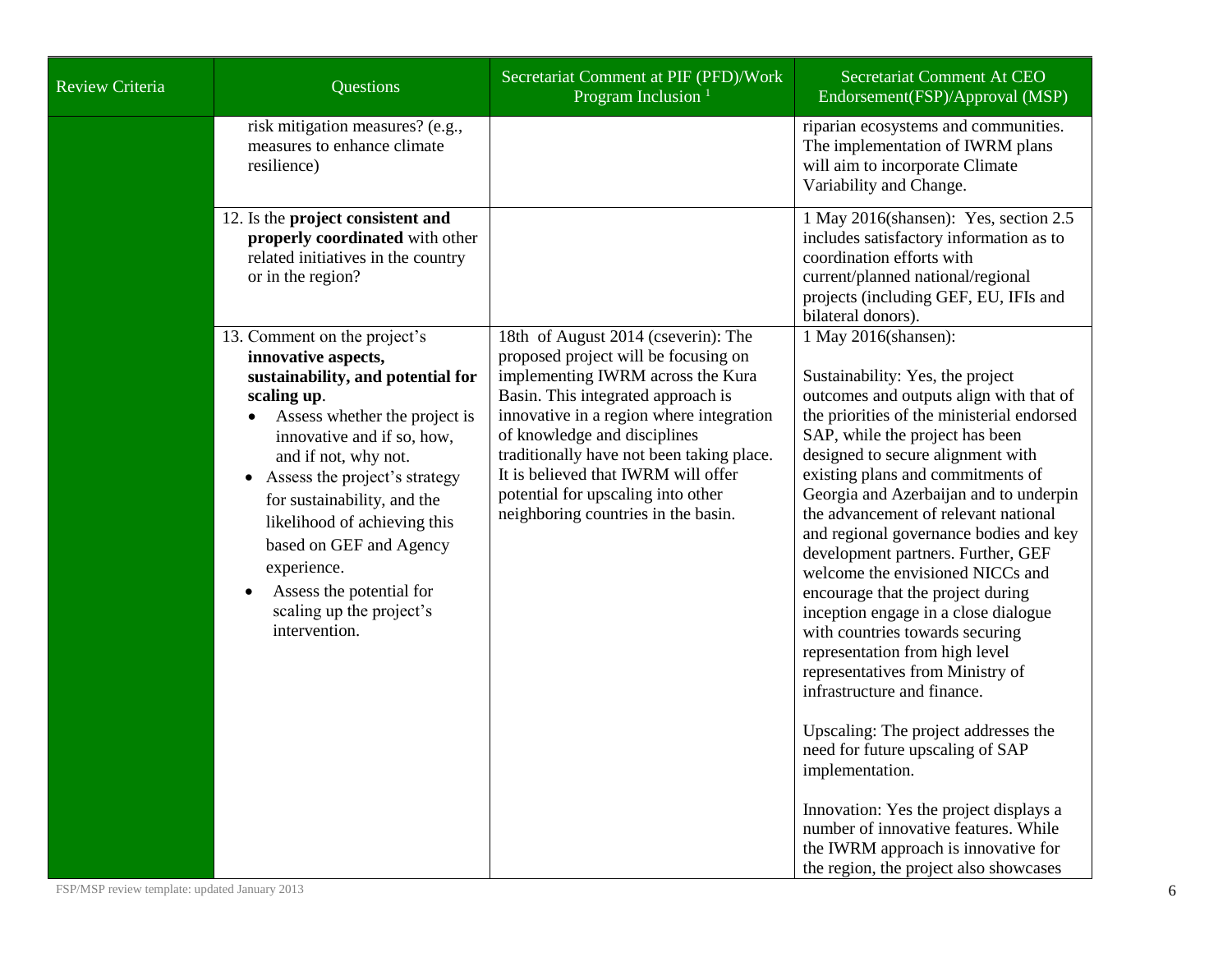| Review Criteria          | <b>Questions</b>                                                                                                                                                                                                                                              | Secretariat Comment at PIF (PFD)/Work<br>Program Inclusion <sup>1</sup>                                                                                                                                                                                                                                                      | Secretariat Comment At CEO<br>Endorsement(FSP)/Approval (MSP)                                                                                                                                                                                                                                                                                                                                                                                                                                                                 |
|--------------------------|---------------------------------------------------------------------------------------------------------------------------------------------------------------------------------------------------------------------------------------------------------------|------------------------------------------------------------------------------------------------------------------------------------------------------------------------------------------------------------------------------------------------------------------------------------------------------------------------------|-------------------------------------------------------------------------------------------------------------------------------------------------------------------------------------------------------------------------------------------------------------------------------------------------------------------------------------------------------------------------------------------------------------------------------------------------------------------------------------------------------------------------------|
|                          | 14. Is the project structure/design<br>sufficiently close to what was                                                                                                                                                                                         |                                                                                                                                                                                                                                                                                                                              | technologies for improved water<br>efficiency and local innovations for<br>climate change.<br>1 May 2016(shansen): Yes                                                                                                                                                                                                                                                                                                                                                                                                        |
|                          | presented at PIF, with clear<br>justifications for changes?                                                                                                                                                                                                   |                                                                                                                                                                                                                                                                                                                              |                                                                                                                                                                                                                                                                                                                                                                                                                                                                                                                               |
|                          | 15. Has the cost-effectiveness of the<br>project been sufficiently<br>demonstrated, including the cost-<br>effectiveness of the project<br>design as compared to alternative<br>approaches to achieve similar<br>benefits?                                    |                                                                                                                                                                                                                                                                                                                              | 1 May 2016(shansen): Yes, PMC are<br>below the 5 %. More importantly the<br>project is well designed to enhance the<br>cost-effectiveness of the broader<br>national, regional and international<br>efforts, which seek to implement the<br>objectives of the Kura SAP.<br>Consequently, the project will enhanced<br>coordination and cooperation among<br>several regional initiatives and<br>strengthen governance arrangements and<br>capacity, which in turn will help support<br>on-the-ground actions and investments. |
|                          | 16. Is the GEF funding and co-<br>financing as indicated in Table B<br>appropriate and adequate to<br>achieve the expected outcomes<br>and outputs?                                                                                                           | 28th of january 2014 (cseverin): Yes,<br>ratio between the GEF funds and the co-<br>finance is fine                                                                                                                                                                                                                          | 30th of April 2016 (shansen): Yes, the<br>GEF / co-finance ratio has increased<br>during the project preparation phase and<br>is expected to increase further during<br>project implementation.                                                                                                                                                                                                                                                                                                                               |
| <b>Project Financing</b> | 17. At PIF: Is the indicated amount<br>and composition of co-financing<br>as indicated in Table C adequate?<br>Is the amount that the Agency<br>bringing to the project in line<br>with its role?<br>At CEO endorsement: Has co-<br>financing been confirmed? | 18th of August 2014 (cseverin): Will the<br>project be managing the Cash<br>contributions listed in table C and to what<br>extend will the funds be aligned with the<br>project activities??<br>Further, please specify what co-financing<br>the agency is bringing to the project.<br>25th of August (cseverin): Clarified. | 1 May 2016(shansen): Yes, cofinancing<br>letters matching the stated co-financing<br>amount has been received.                                                                                                                                                                                                                                                                                                                                                                                                                |
|                          | 18. Is the funding level for <b>project</b><br>management cost appropriate?                                                                                                                                                                                   | 22th of August (cseverin): Yes                                                                                                                                                                                                                                                                                               | 1 May 2016(shansen): Yes                                                                                                                                                                                                                                                                                                                                                                                                                                                                                                      |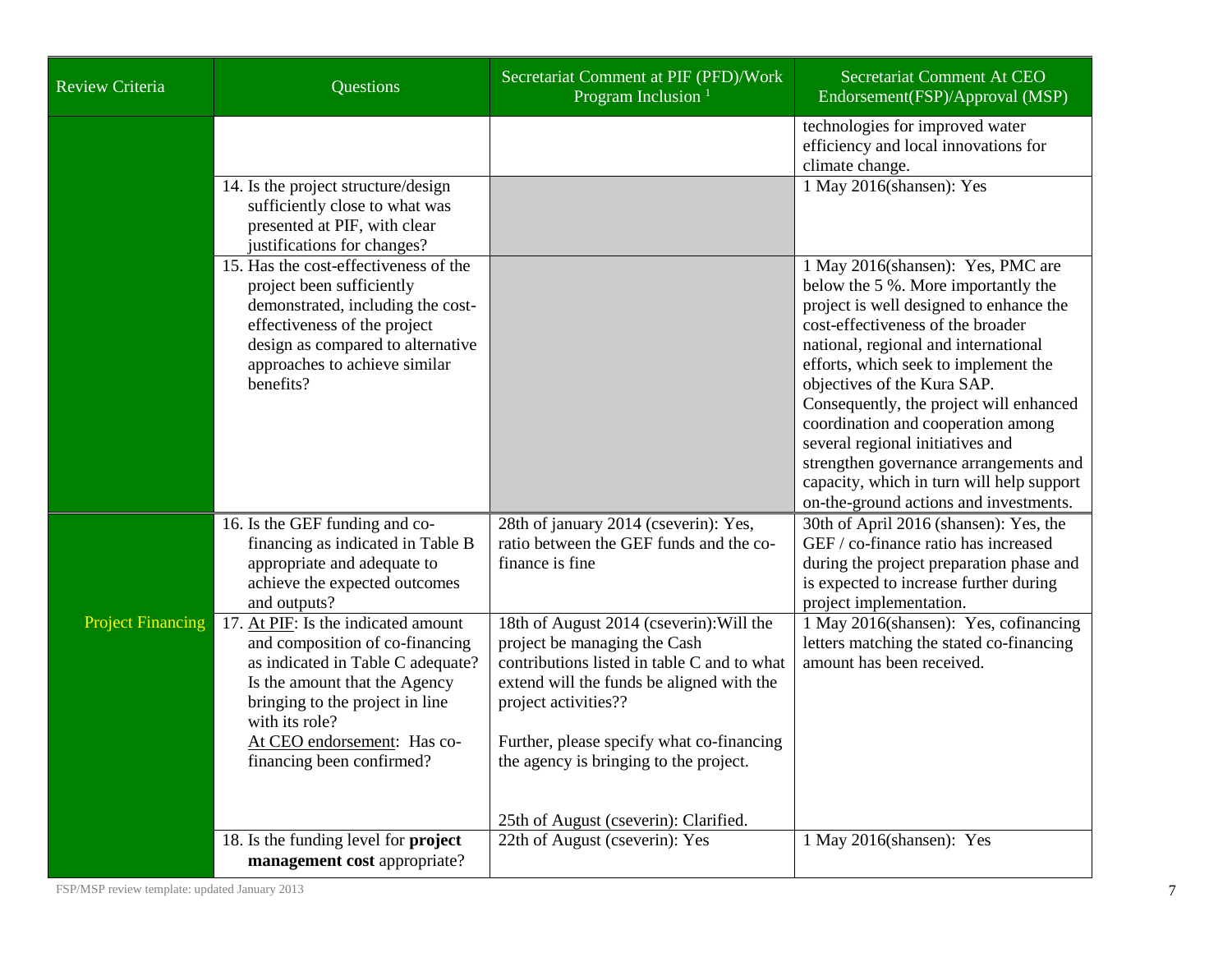| Review Criteria                             | Questions                                                                                                                                                                                                                                                                                                                         | Secretariat Comment at PIF (PFD)/Work<br>Program Inclusion                                 | Secretariat Comment At CEO<br>Endorsement(FSP)/Approval (MSP)                                                                                                                                                                                                       |
|---------------------------------------------|-----------------------------------------------------------------------------------------------------------------------------------------------------------------------------------------------------------------------------------------------------------------------------------------------------------------------------------|--------------------------------------------------------------------------------------------|---------------------------------------------------------------------------------------------------------------------------------------------------------------------------------------------------------------------------------------------------------------------|
|                                             | 19. At PIF, is PPG requested? If the<br>requested amount deviates from<br>the norm, has the Agency<br>provided adequate justification<br>that the level requested is in line<br>with project design needs?<br>At CEO endorsement/ approval,<br>if PPG is completed, did Agency<br>report on the activities using the<br>PPG fund? | 22th of August (cseverin): Yes, PPG is<br>requested, it does not deviate from the<br>norm. | 1 May 2016(shansen): Yes, PPG<br>activities have been reported. Please<br>note that the balance of unspent funds<br>can be programmed towards the listed<br>activities up to one year after project<br>start.                                                       |
|                                             | 20. If there is a non-grant<br>instrument in the project, is<br>there a reasonable calendar of<br>reflows included?                                                                                                                                                                                                               | 25th of August (cseverin): (cseverin):<br><b>NA</b>                                        | 1 May 2016(shansen): NA                                                                                                                                                                                                                                             |
| <b>Project Monitoring</b><br>and Evaluation | 21. Have the appropriate Tracking<br>Tools been included with<br>information for all relevant<br>indicators, as applicable?                                                                                                                                                                                                       |                                                                                            | 1 May 2016(shansen): Since the project<br>has not started implementation the<br><b>IWLEARN</b> ratings per default will be<br>set at 0. Please resubmit the Tracking<br>Tool adjusting the IW LEARN ratings<br>(row 20 and 21) to 0.<br>May 26 (shansen): addressed |
|                                             | 22. Does the proposal include a<br>budgeted M&E Plan that<br>monitors and measures results<br>with indicators and targets?                                                                                                                                                                                                        |                                                                                            | 1 May 2016(shansen): Yes                                                                                                                                                                                                                                            |
| <b>Agency Responses</b>                     | 23. Has the Agency adequately<br>responded to comments from:                                                                                                                                                                                                                                                                      |                                                                                            |                                                                                                                                                                                                                                                                     |
|                                             | STAP?<br>$\bullet$                                                                                                                                                                                                                                                                                                                |                                                                                            | 1 May 2016(shansen): Yes                                                                                                                                                                                                                                            |
|                                             | <b>Convention Secretariat?</b><br>The Council?<br>$\bullet$                                                                                                                                                                                                                                                                       |                                                                                            | 1 May 2016(shansen): NA<br>1 May 2016(shansen): No, responses                                                                                                                                                                                                       |
|                                             |                                                                                                                                                                                                                                                                                                                                   |                                                                                            | have only been provided to Germany's<br>comments, where's no responses have                                                                                                                                                                                         |
|                                             |                                                                                                                                                                                                                                                                                                                                   |                                                                                            | been received to the comments of<br>Switzerland and the USA. Please<br>incorporate and resubmit.                                                                                                                                                                    |
|                                             |                                                                                                                                                                                                                                                                                                                                   |                                                                                            | May 26 (shansen): addressed                                                                                                                                                                                                                                         |